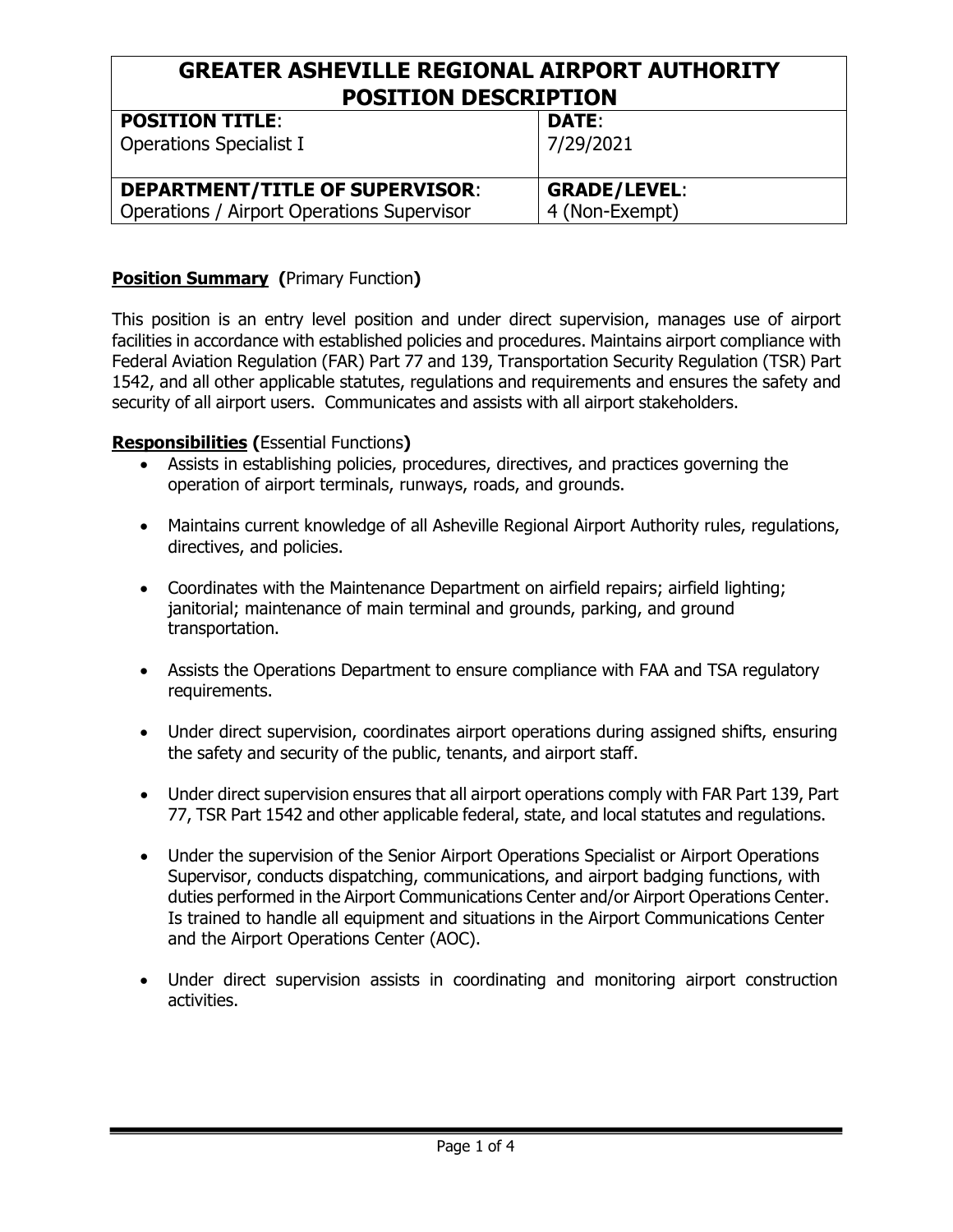#### **GREATER ASHEVILLE REGIONAL AIRPORT AUTHORITY POSITION DESCRIPTION POSITION TITLE**: **DATE**:

| PUSLILUN ILILE.                            | DAIE.               |
|--------------------------------------------|---------------------|
| <b>Operations Specialist I</b>             | 7/29/2021           |
| <b>DEPARTMENT/TITLE OF SUPERVISOR:</b>     | <b>GRADE/LEVEL:</b> |
| Operations / Airport Operations Supervisor | 4 (Non-Exempt)      |

- Under direct supervision conducts periodic, daily, and as necessary, continuous inspections of runways, taxiways, and other airport facilities to identify and document damage, deterioration, debris, and other unsafe or non-compliant conditions.
- Under direct supervision coordinates use of airport facilities by air carrier, air cargo, military, and charter aircraft operators.
- Trains and tests airport employees on non-movement and movement area operating procedures.
- Monitors and ensures safe vehicle operations on movement and non-movement areas.
- Under direct supervision implements wildlife control procedures and ensures compliance with the Airport's Wildlife Hazard Management Plan and applicable Federal and State regulations.
- Under direct supervision implements snow and ice control procedures and ensures compliance with the Airport's Snow and Ice Control Plan.
- Issues and files Notices to Airmen (NOTAMs) to report all conditions that impact the safe operations of aircraft and ensures that they are promptly communicated to the FAA, air carriers, FBO, and other airport users.
- Enforces compliance with the Airport Rules and Regulations and the Airport Security Program through the Violation Notice Program.
- Performs other functions as requested by the Airport Operations Supervisor or Director of Operations to ensure Airport compliance and the safety and security of airport tenants and the public.
- Assists with Charter Operations when needed.
- Capable of driving all necessary equipment, assisting passengers, and handling bags up to 50 pounds.
- Assists with Ground Transportation management and permit issuance and compliance.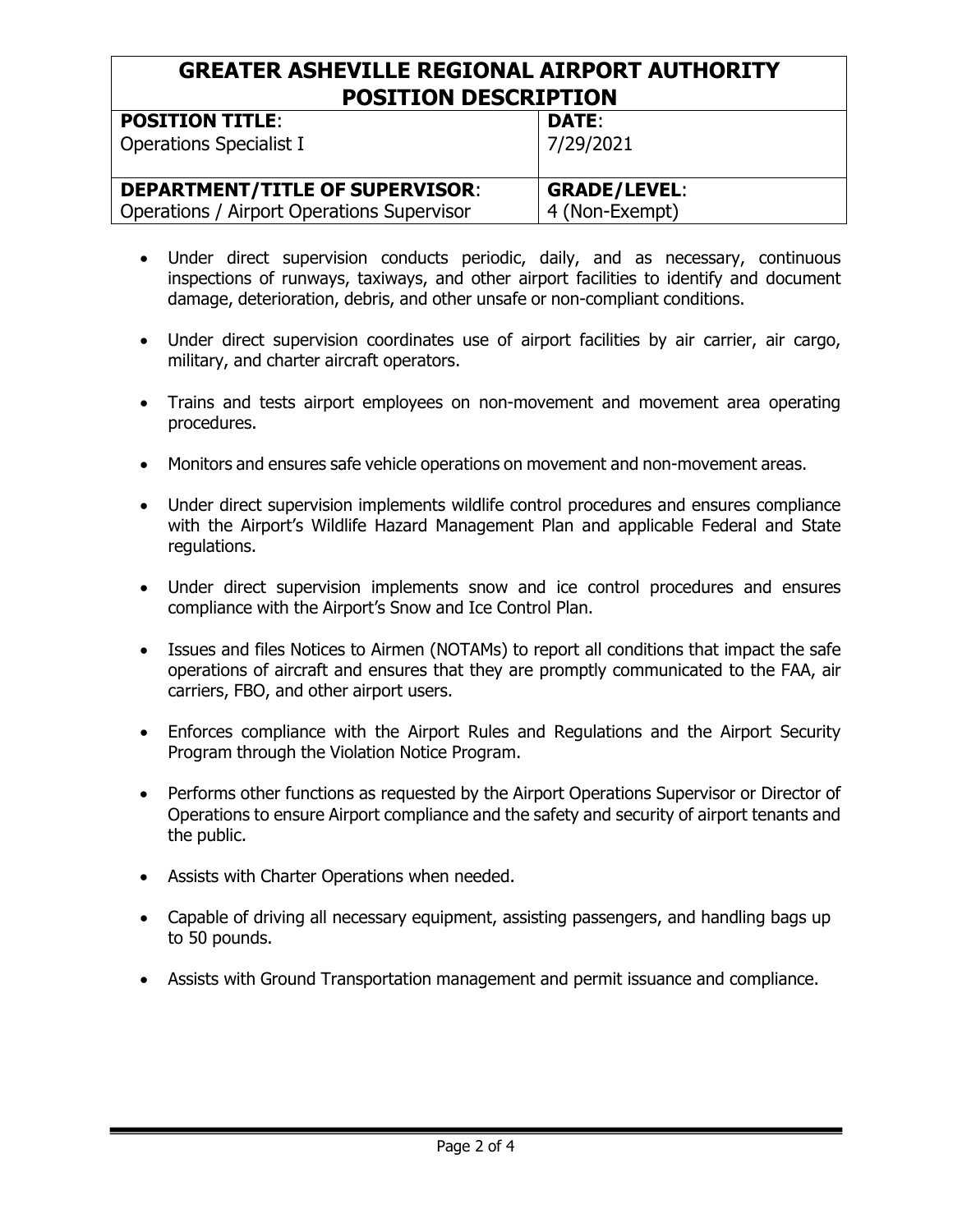#### **GREATER ASHEVILLE REGIONAL AIRPORT AUTHORITY POSITION DESCRIPTION POSITION TITLE**:

| <b>POSITION TITLE:</b>                     | DATE:          |
|--------------------------------------------|----------------|
| <b>Operations Specialist I</b>             | 7/29/2021      |
| <b>DEPARTMENT/TITLE OF SUPERVISOR:</b>     | GRADE/LEVEL:   |
| Operations / Airport Operations Supervisor | 4 (Non-Exempt) |
|                                            |                |

**Education Requirements (**Evaluation Factors: Skills, Education, Experience, Ability**)** 

- Graduation from an accredited college or university with a Bachelor's Degree in aviation management, business administration, or a related field preferred; or in lieu of a degree, a minimum of two years of full-time work experience at a commercial service airport performing functions of a similar nature.
- Excellent verbal and written communication skills.
- Good computer skills.
- Excellent Interpersonal skills.
- Ability to manage multiple projects simultaneously.

#### **Experience Requirements**

- Any combination of education and experience that produces the required knowledge, skills, and abilities listed above.
- Minimum of One (1) to three (3) years of work experience in the aviation sector or related field preferred.
- Good computer skills.
- Ability to manage multiple projects simultaneously.
- Knowledge of job-relative FAA regulations.
- Considerable knowledge of safety regulations, occupational hazards and related safety precautions, and the ability to administer the airport safety program.
- Ability to establish and maintain effective working relationships with coworkers, supervisors, and the public.
- Ability to plan, organize, and set priorities.

# **Special Knowledge, Skills, and Abilities**

- Proficiency in the use of a personal computer is necessary, including skills in Microsoft Word, Excel, and PowerPoint.
- This position requires skills in prioritization, organization, verbal communications, interpersonal relations, and the ability to manage multiple projects simultaneously.
- Maintains a valid North Carolina driver's license.

# **Supervisory Responsibility**

• None.

# **Licenses Required**

• Valid North Carolina driver's license.